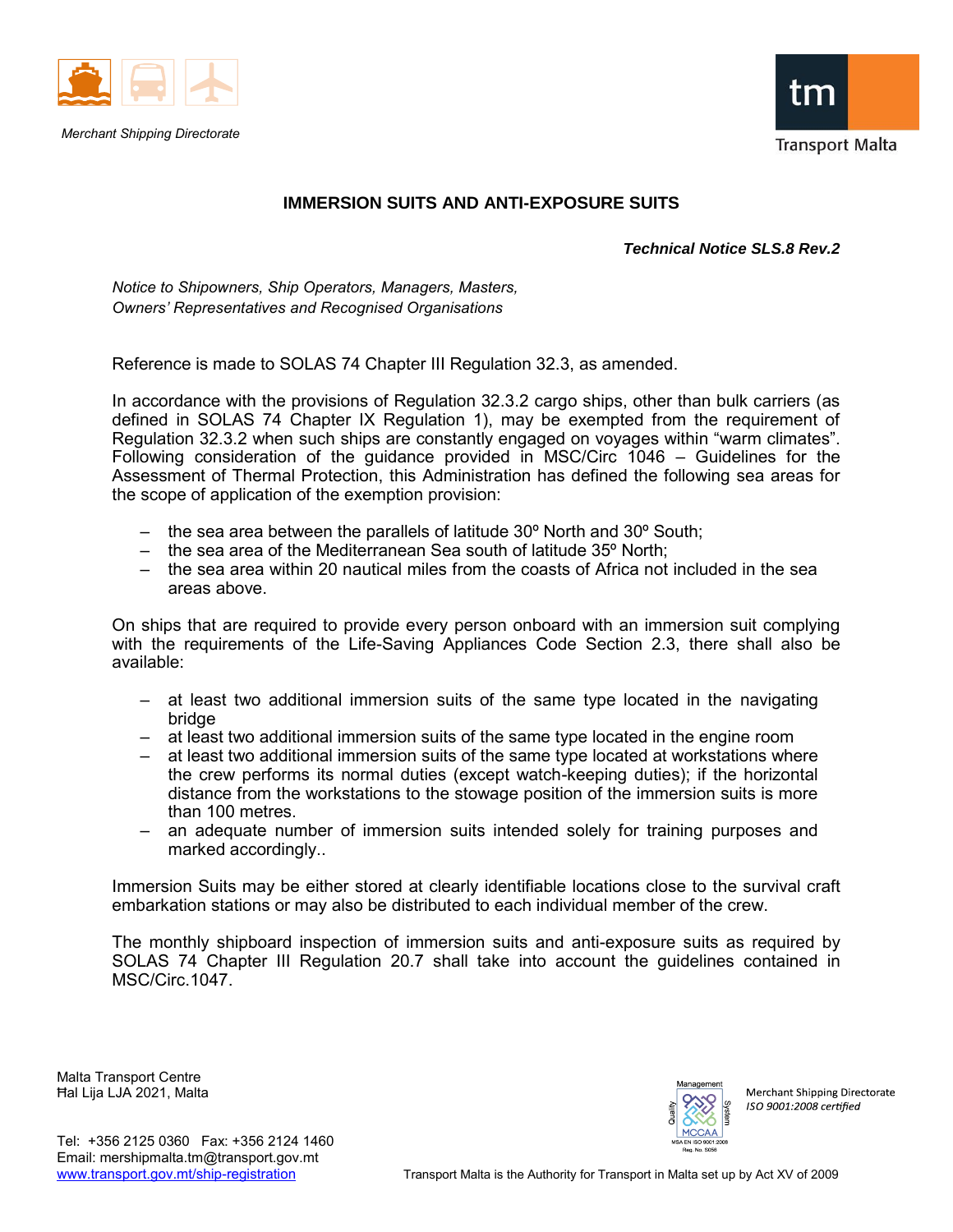

Transport Malta

Vacuum packed immersion suits which have transparent packaging of sufficient strength durable for stowage during ship operations and are capable of being opened without damaging the suit and with minimal effort, shall meet the following requirements in-lieu of MSC/Circ.1047:

- a) the airtight packaging shall be inspected on a monthly basis in-line with the manufacturer's recommendations, together with a basic check of the visible portions of the package suit
- b) if any defects or damages are noticed to either the airtight packaging or the immersion suit, then the suit shall be removed from its vacuumed package and inspected as per MSC/Circ. 1047. In case of any doubt on the suit's condition inside the vacuumed package, then the immersion suit shall be unpacked and tested in accordance with MSC/Circ. 1047
- c) if after the inspection of the unpacked immersion suit, which was tested in accordance with MSC/Circ. 1047, reveals a defective vacuum pack, then additional immersion suits (25% of the vacuum packed immersion suits onboard), shall be unpacked and tested as per MSC/Circ. 1047. If further defects are revealed, then all vacuum packed immersion suits shall be tested in accordance with MSC/Circ. 1047
- d) sufficient spares shall be made available to replace any defective or damaged immersion suits sent for additional testing
- e) a sufficient number of immersion suits packed in bags similar to vacuum packed immersion suits, shall be made available for drill and training purposes, the number of which shall be included in the Ship's Management System and/or Safety Inventory. Such suits shall be clearly marked to be used for training and drill purposes only
- f) a surveyor may request to open vacuum packed immersion suits to his/her satisfaction in case an inspection in accordance with (a), (b) or (c) warrants such measures
- g) immersion suits that have been removed from their vacuum packaging must be treated as suits in standard packaging and shall be inspected as specified in SOLAS Chapter III, until such time that these are sent away for repackaging as an airtight unit by an approved service station. Adequate and sufficient storage space must be provided for immersion suits removed from their packaging.
- h) Any irregular but frequent defects or abnormalities related but not limited to the storage, condition, quality or function of vacuum packed immersion suits, shall be immediately reported to the administration.

Air pressure testing of immersion suits, including vacuum packed immersion suits and antiexposure suits is to be carried out in accordance with the manufacturer's recommendations and the guidance contained in MSC/Circ.1114, as applicable, at intervals not exceeding three years. The intervals are counted from the suit's manufacturing date up to three for the first testing interval. Subsequent testing intervals shall be counted from the last of the three year testing interval. Testing should be performed at a suitable shore-based facility or alternatively on board the ship provided that suitable testing equipment is available.

Notwithstanding the above, any immersion suits of over 10 years of age must be serviced annually at an approved service station.

Malta Transport Centre Marsa, MRS 1917 Malta



Merchant Shipping Directorate ISO 9001:2008 certified